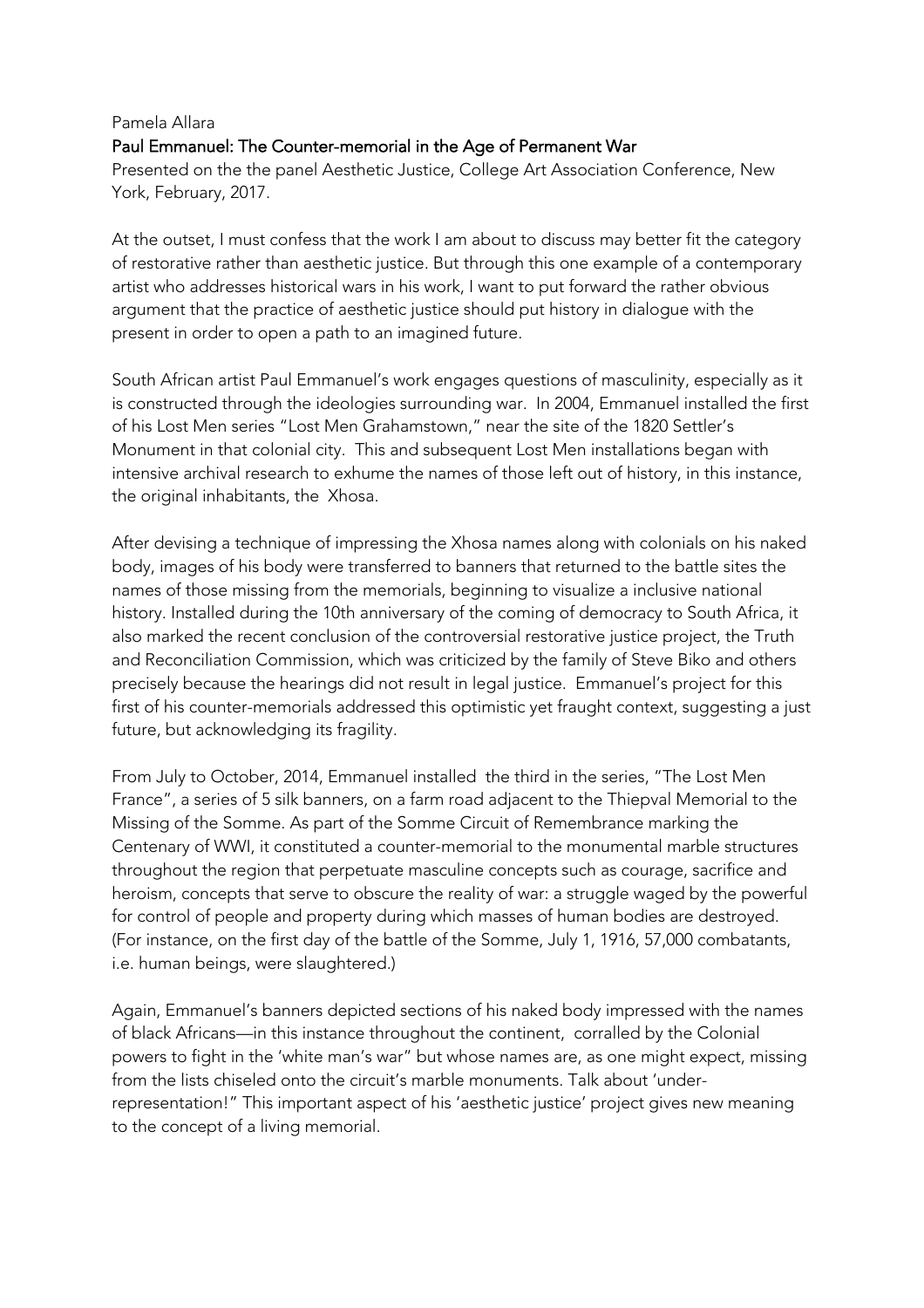The second aspect of course is the vulnerability of his body and indeed of the fabric on which the images are printed. Gently floating overhead, the imaged body fragments become a resurrection of sorts for the men long buried beneath the earth: the delicacy of the silken shrouds contrasting with the pretentious, outsized architecture of the Thiepval Memorial. After three months, the shrouds, like the bodies they memorialized, had been reduced to shreds, creating a powerful metaphor for physical and emotional suffering—and the sine qua non of war: the violation of the human body and the destruction of human decency. Does this oppositional articulation constitute a sort of restorative justice---for the descendants at least?

And how about now? What do these resurrected names mean to us at present and how are the implicated in the idea of aesthetic justice? Emmanuel has said,"I am, as many are, affected by these terrible historic battles. A war has lasting psychological effects that are passed from generation to generation; we lose humanity, gentleness and vulnerability, feeling, empathy and sensitivity. We lose dignity, treasured relationships, potentiality, hope and the future. We become defined by ideologies that can confine and define our worldview."

Many on the Circuit of Remembrance disapproved of Emmanuel's installation. The online blog, The Great War Forum, posted a number of responses to The Lost Men France, the most vehement of which was Seadog: Seadog comment:

"Ok let me stop being polite and say what I really think, this ridiculous piece of unexpurgated garbage is an insult to all those who fought, suffered and died in this historic area. The whole appalling mess is a blight on the landscape and relates in no way, shape or form to what happened here in the Great War."

But more telling is the dialogue that emerged from this screed, which remained civil and permitted the participants to examine their ideas about war memorials and war in general, with the majority finally siding with the artwork's message. I should mention that the work was very well received by the residents nearby villages as well.

But for those of us here, who have not seen the work, the message has to do with the painful relevance of Emmanuel's examination of masculinity and its relation to not just war but to contemporary culture and art in general. As Hito Steyerl has written, "The production of art presents a mirror image of post-democratic forms of hypercapitalism that look set to become the dominant political post-Cold War paradigm…The traditional conception of the artist's role corresponds all too well with the self-image of wannabe autocrats…Postdemocratic government is very much related to this erratic type of male-genius-artist behavior. It is opaque, corrupt and completely unaccountable…Rule of law? Why don't we just leave it to taste? Good governance? Bad Curating! You see why the contemporary oligarch loves contemporary art: it's just what works for him." ("The Politics of Art: Contemporary Art and the Transition to Post-Democracy," in the Wretched of the Screen, 2012, 94-95). When installed in the former Cadillac showroom, now the 808 Gallery at Boston University, Remnants also served as a counter-memorial to hyper-capitalism.